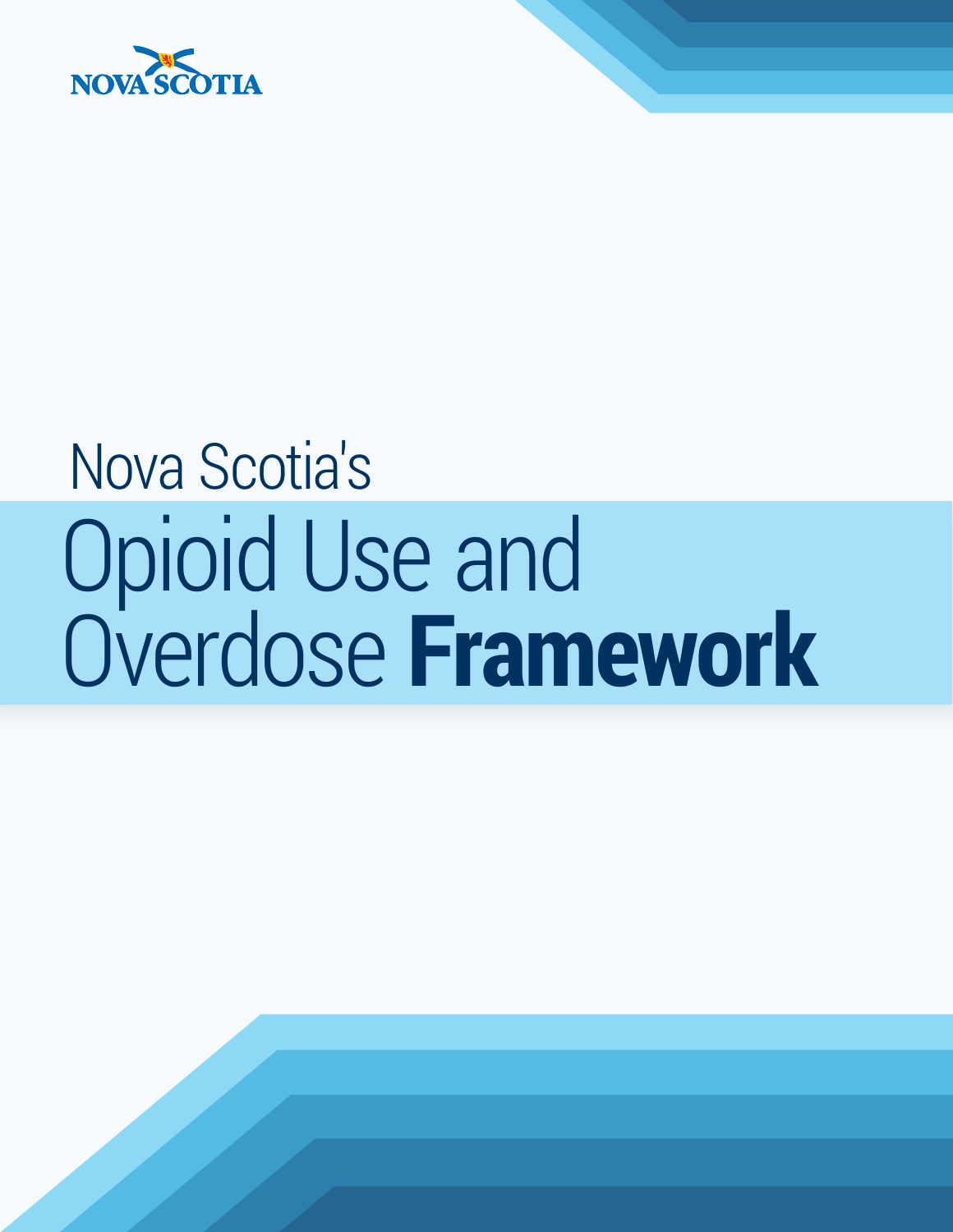© Crown copyright, Province of Nova Scotia, 2017

Nova Scotia's Opioid Use and Overdose Framework Department of Health and Wellness July 2017 ISBN: 978-1-55457-748-4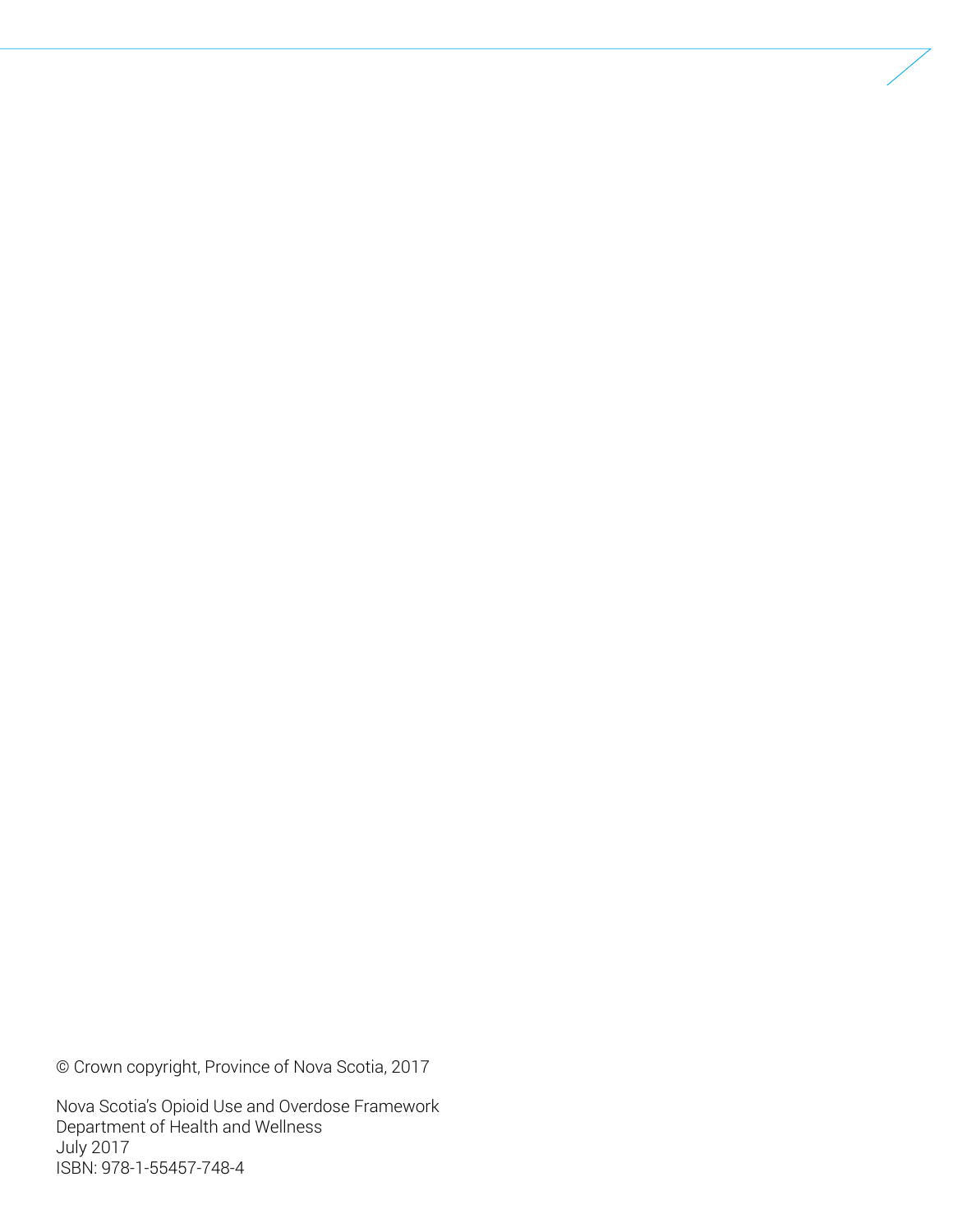## What We Know: The Scope of the Problem in Nova Scotia

Canada is the middle of a public health crisis of opioid use and overdose. Across the country, governments at all levels and organizations from various sectors are taking action. There has been much media coverage about illicit fentanyl and overdose deaths; however, this is only part of the issue. There are actually two distinct but related aspects to the opioid crisis.

The immediate issue is the illicit production and distribution of synthetic opioids. Synthetic opioids, such as fentanyl, are highly potent and relatively easy and inexpensive to produce. Fentanyl and other opioids are often cut into other pills or powdered street drugs in varying – sometimes deadly – amounts. Canada has seen an increase in opioid overdoses and overdose deaths associated with the arrival of illicit fentanyl in street drug supplies. Criminal organizations have become the main source of illicitly produced fentanyl in Canada.

At the same time, there is a longer standing problem of the over-prescription of opioids for pain treatment. The prescription of opioids within the Canadian health care system over the past 20 years has created large numbers of people for whom the legitimate use of these drugs has become problematic.

Nova Scotia doesn't have the number of overdoses and overdose deaths being experienced in British Columbia and Alberta, but the problem is moving east and we need to respond to prevent a bigger crisis. From 2011 to 2015, Nova Scotia averaged 60 overdose deaths per year from opioids alone, or in combination with alcohol, benzodiazepines and other prescription and/or street drugs.

In 2016, there were 53 acute opioid overdose deaths with four involving illicit fentanyl and three involving U-47700, another powerful synthetic opioid—sometimes in combination. In addition, illicit fentanyl was identified on multiple occasions in 2016 by police in Nova Scotia. The increased availability of illicit fentanyl will not only lead to more avoidable deaths, but also has an impact on emergency first responders and health care services.

This is a complex issue and we must be thoughtful in our approach, taking care to understand the impact of our actions in a broader context. Significant consideration has been given to how we reduce the harm associated with opioid use, address illicit fentanyl in street drug supplies, and change opioid prescribing and pain management practices in a way that minimizes the the serious complications of opioid use including opioid-induced pain, opioid addiction, and diversion.

## Why We're Taking Action

There are many different pathways to problematic opioid use and overdose, and people from all walks of life are involved. This includes street-involved opioid users who may have experienced adverse childhood experiences or trauma, young people experimenting with drugs, seniors who finds themselves dependent on painkillers prescribed after surgery, or an individual suffering with chronic pain from a workplace injury whose opioid use has progressed to addiction.

These are our young people, our family members, our neighbours and our most vulnerable, and they live beside us in our communities.

Part of our response to this serious public health problem is acknowledging that substance use and addiction are health and social issues, not criminal issues, and people struggling with addiction deserve to be treated with the same dignity, respect and compassion as any other person.

Opioid misuse is a complex health and social issue with a multitude of contributing factors, including:

- > social stigma related to addiction and mental health
- > our cultural norms related to taking pills and to pain management
- > aggressive and persuasive marketing of opioids by the pharmaceutical industry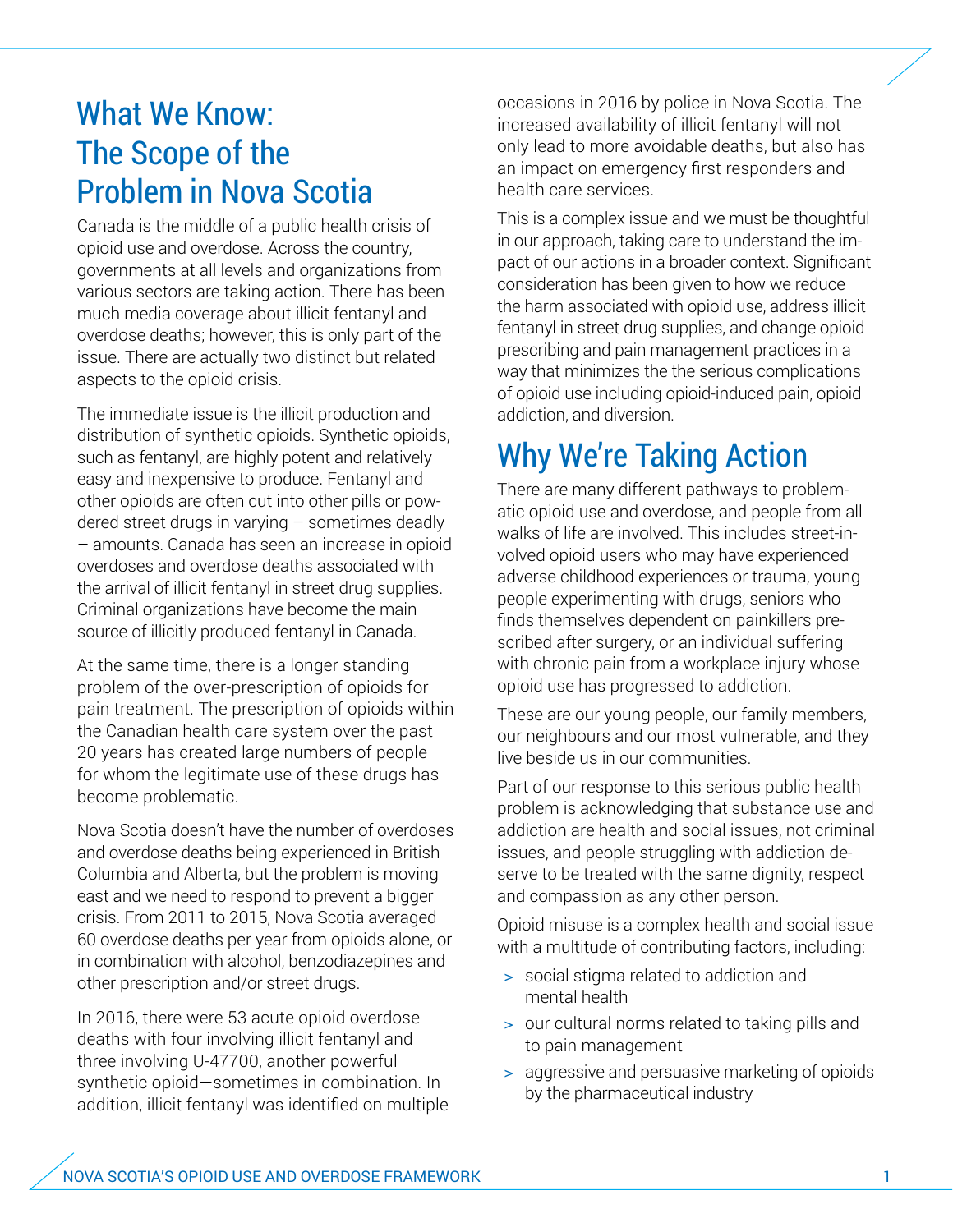- > problematic opioid prescribing practices
- > the training of health professionals in pain management
- > poverty, homelessness and unemployment
- > gaps in access to mental health and addictions treatment
- > isolation and a lack of social connectedness
- > family conflict
- > the experience of chronic pain due to injury and illness
- > trauma, including adverse childhood experiences

## How We've Responded to Date

In late October 2016, government established a provincial leadership committee, co-chaired by the Departments of Health and Wellness and Justice. The purpose of this committee, and the seven working groups reporting to it, was to develop Nova Scotia's Opioid Use and Overdose Framework. From November 2016 to January 2017, the committee identified short and long term actions for: monitoring and data collection, health promotion, harm reduction, naloxone access, opioid use disorder treatment, opioid prescribing, and law enforcement.

In March 2017, [government announced more](https://novascotia.ca/news/release/?id=20170310003)  [than \\$1 million in funding](https://novascotia.ca/news/release/?id=20170310003) to address the increase in illicit fentanyl and other synthetic opioids in Nova Scotia. This funding was used to expand access to life-saving naloxone, and to support harm reduction throughout the province through three community-based organizations: Northern Healthy Connections Society in Truro, Mainline Needle Exchange in Halifax, and Sharp Advice Needle Exchange in Sydney.

An epidemiologist from the Public Health Agency of Canada was brought in to the Medical Examiner's Office on a two-year term, beginning mid-2016, to monitor, track and report on opioid overdose deaths in Nova Scotia.

Nova Scotia is also part of the national response to the opioid crisis in Canada, attending the National

Opioid Summit in December 2016 and participating in the national Special Advisory Committee on Opioid Overdose and Misuse, where there is a focus on developing a national approach to monitoring, plus sharing of best practices in areas such as harm reduction, access to naloxone, and treatment.

While the focus so far has been on addressing the immediate impacts from the increased availability of illicit opioids, as we move forward, we need to turn our attention to the various and longer-term issues involved with opioid use disorder treatment and opioid prescribing practices.

## What's in our Framework

This framework outlines the key areas of focus to effectively respond to problematic opioid use and overdose in Nova Scotia. To fully understand the situation in Nova Scotia, and to further develop and implement the actions in this framework, we will need to collaborate with and meaningfully engage a range of stakeholders and communities.

## Areas of focus:

### 1. Understanding the Issue

**Engagement:** Engaging with stakeholders and communities is a key part of developing and implementing a response to opioid misuse and overdose. Engagement will contribute to our understanding of opioid use and overdose in Nova Scotia and help us develop relevant and culturally appropriate responses. The leadership committee will:

- > Ensure that the appropriate stakeholders inform the continued development and implementation of the framework; and
- > Convene a First Voice Advisory Group made up of harm reduction organizations and front line workers who work with Nova Scotians who use illicit drugs. This advisory group with lived experience will contribute its expertise and advice to the Leadership Committee on Opioids.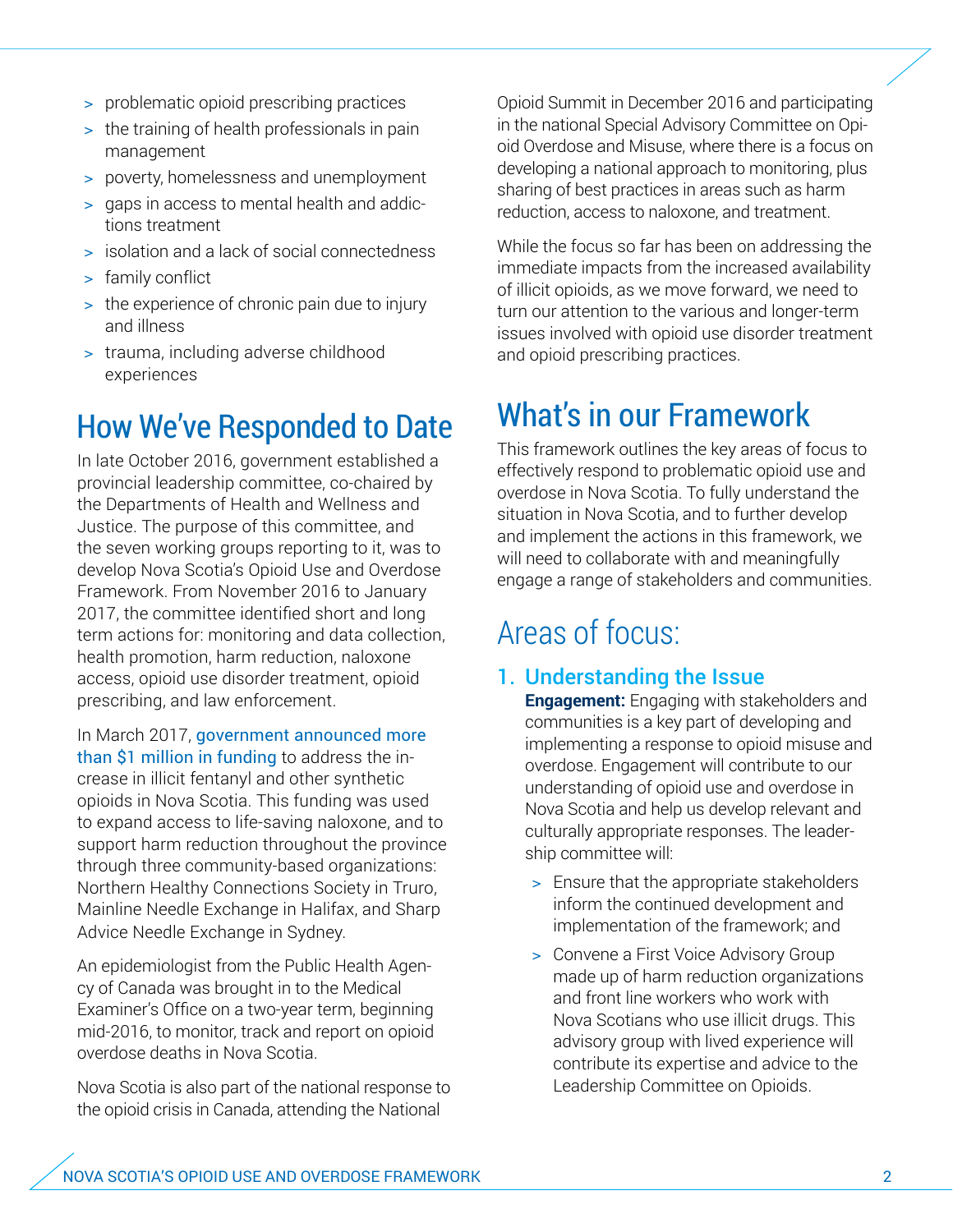**Surveillance and monitoring:** Enhancing surveillance, modelling and analytics, matched with qualitative analysis, are significant gaps for many, if not most, health issues in Nova Scotia. We have built capacity for a timely assessment of opioid overdose death to help prepare the province in case of a growing crisis – but there is more to learn and understand. Building a robust drug surveillance and monitoring system will help us understand opioid use in Nova Scotia, enhance evidence-informed prevention and intervention efforts, and help identify emerging trends so we can respond quickly to emergencies. Our framework includes:

- > Developing a process for sharing timely, local-level data from Emergency Health Services and hospital emergency departments on all acute drug overdoses
- > Participation in the development and implementation of a national epidemiological study on opioid use and overdose
- > Moving beyond monitoring of overdose deaths to explore what other knowledge is needed to support the actions in this framework, and to monitor its effectiveness (for example, tracking the number of naloxone kits distributed, the number of people accessing treatment, wait times for treatment, etc.)

#### 2. Prevention

**Awareness and education:** Public awareness and education activities can help shift cultural norms that contribute to opioid use and overdose. To ensure Nova Scotians are well informed on the risks associated with opioid use, our framework includes:

> Identifying opportunities to support public awareness and patient education activities led by Health Canada and monitor any need for provincial public awareness and education efforts

**Youth:** Teachers and school communities play an important role in building resiliency and protective factors (e.g. school connectedness, availability of supports and services, literacy and problem solving skills, positive role models) that help mitigate risk. Nova Scotia has several existing initiatives that contribute to student health and wellness in the public school system, including curriculum, Health Promoting Schools, Schools Plus, and Youth Health Centres. Our framework includes:

- > Enhancing efforts to promote student health by ensuring a focus on substance use prevention in these existing processes
- > Continuing our work with partners and stakeholders on issues related to student health and wellness at the post-secondary level, including alcohol, opioids, and other problematic substance use

**Trauma-informed approaches:** Trauma, including adverse childhood experiences, is a major contributor to mental illness, family dysfunction, and substance use, including opioid use and overdose. Much work has been done across Nova Scotia around trauma-informed approaches, and select health and social system care providers have been trained in this approach. This framework includes:

> Building on this work and exploring opportunities to bring trauma-informed approaches to broader, non-health care settings (e.g. schools, workplaces, housing, justice) and to the community level

#### 3. Harm Reduction

**Naloxone:** Increasing access to naloxone (the medication that can rapidly reverse an opioid overdose and prevent death) is a critical component of an effective opioid response plan. To that end, this framework includes:

> Building on two successful pilot projects in Halifax and Cape Breton to make takehome naloxone kits available through a wide range of health care and community settings, including community pharmacies.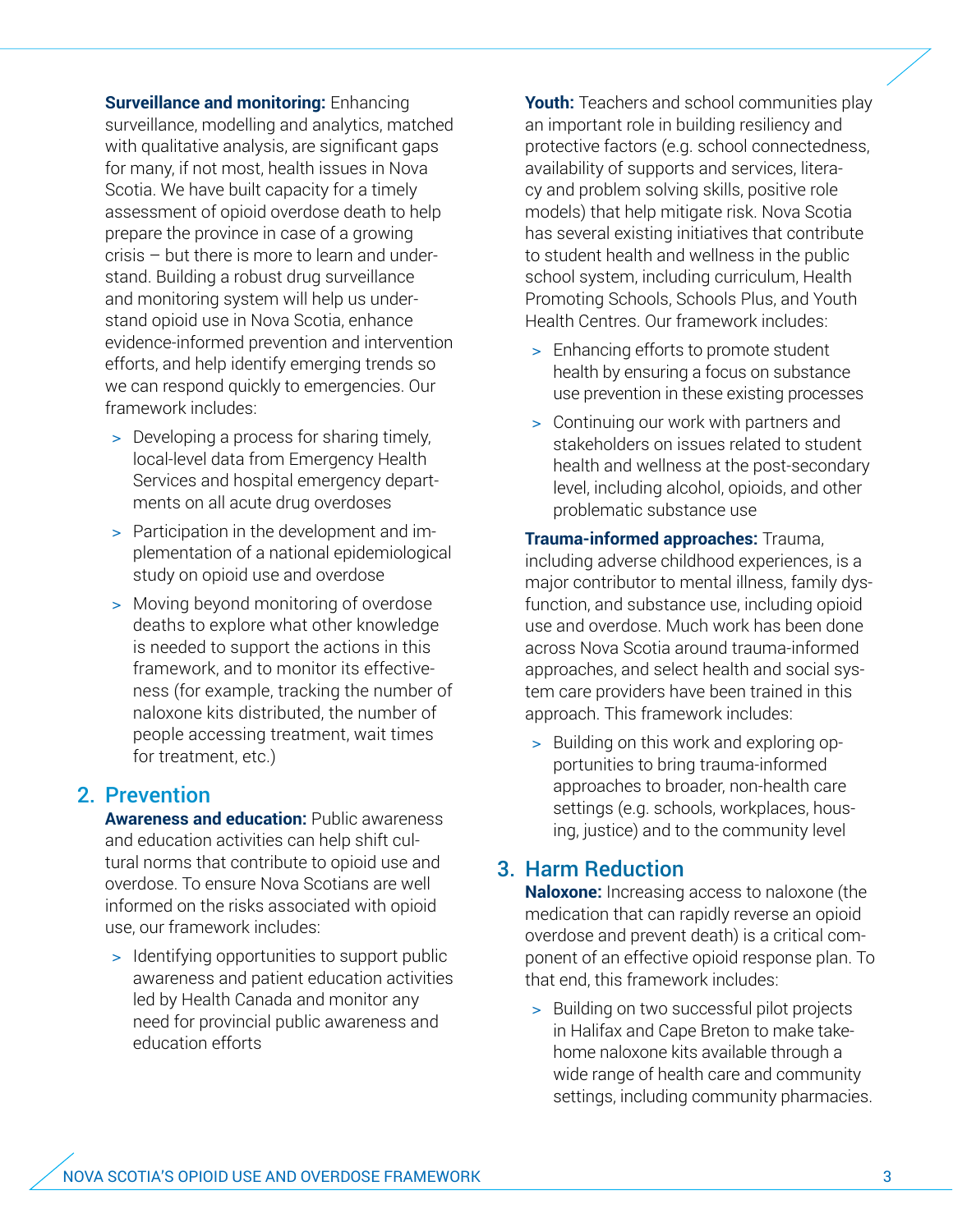**Needle distribution and disposal:** Currently, needle distribution and disposal services in Nova Scotia are delivered by community organizations that are under-resourced and have ever-increasing demand. A critical element of this framework includes:

> Ensuring sustainable funding for needle distribution and disposal services through Mainline Needle Exchange (Halifax), Sharp Advice Needle Exchange (Sydney) and Northern Healthy Connections (Truro) to support ongoing efforts to prevent the transmission of HIV and Hepatitis C, provide support for marginalized and vulnerable populations, and help maintain community health and safety

**Harm reduction models:** Beyond the immediate action of stabilizing funding, there is also a need to review the current needle distribution and disposal services model and understand the relevance of safe consumption sites in Nova Scotia. These services are vital to ensuring Nova Scotians who use drugs remain safe from harms. This framework includes:

> Exploring other models of harm reduction in Nova Scotia, including needle distribution and disposal, and safe consumption sites

#### 4. Treatment and Prescribing Practices

**Treatment:** While treatment options exist for opioid use disorder, there is a need to enhance system capacity to increase timely and equitable access to a continuum of services and supports for individuals and families experiencing harms related to opioid use. This framework includes:

- > Expanding Pharmacare coverage of buprenorphine/naloxone (e.g., Suboxone) as an option to treat opioid use disorder for all ages
- > Increasing capacity to manage opioid addiction and overdose in primary care and emergency programs, and providing the necessary supports to providers (e.g. information, skill-building, access to expert advice or referral)

> Expanding access to specialized NSHA-funded treatment programs

**Alternative pain management**: Non-pharmacological treatments for pain (e.g. physiotherapy, occupational therapy, chiropractic care) are often discussed as part of the solution to lessen reliance on opioids. However, not all Nova Scotians can afford non-pharmacological treatments. To address this disparity, our framework includes:

- > Working with partners to increase access to and affordability of alternative pain management, particularly for disadvantaged and vulnerable Nova Scotians
- > Building on work already underway with the NSHA-led Provincial Pain Management Network to update the inventory of chronic pain services in Nova Scotia, strengthen links between primary care and pain specialists, and develop recommendations for best practices in chronic pain management

#### **Prescribing practices and provider support:**

Health professionals are at the forefront of the response to opioid misuse and overdose. Supporting providers to follow best practice guidelines on opioid use will help reduce inappropriate prescribing of opioids and support efforts to taper and care for patients on high-dose opioids. Establishing prescribing thresholds will help to control initial prescriptions and prevent overprescribing of opioids for acute pain, reduce the pool of unused medications available for diversion, and reduce the rates of dependence or addiction. The framework includes:

- > Identifying and providing the supports necessary to implement new national guidelines on the use of opioids to treat chronic, non-cancer pain
- > Establishing prescribing thresholds for the treatment of acute pain, and developing a special authorization process for prescriptions that exceed those thresholds

NOVA SCOTIA'S OPIOID USE AND OVERDOSE FRAMEWORK 4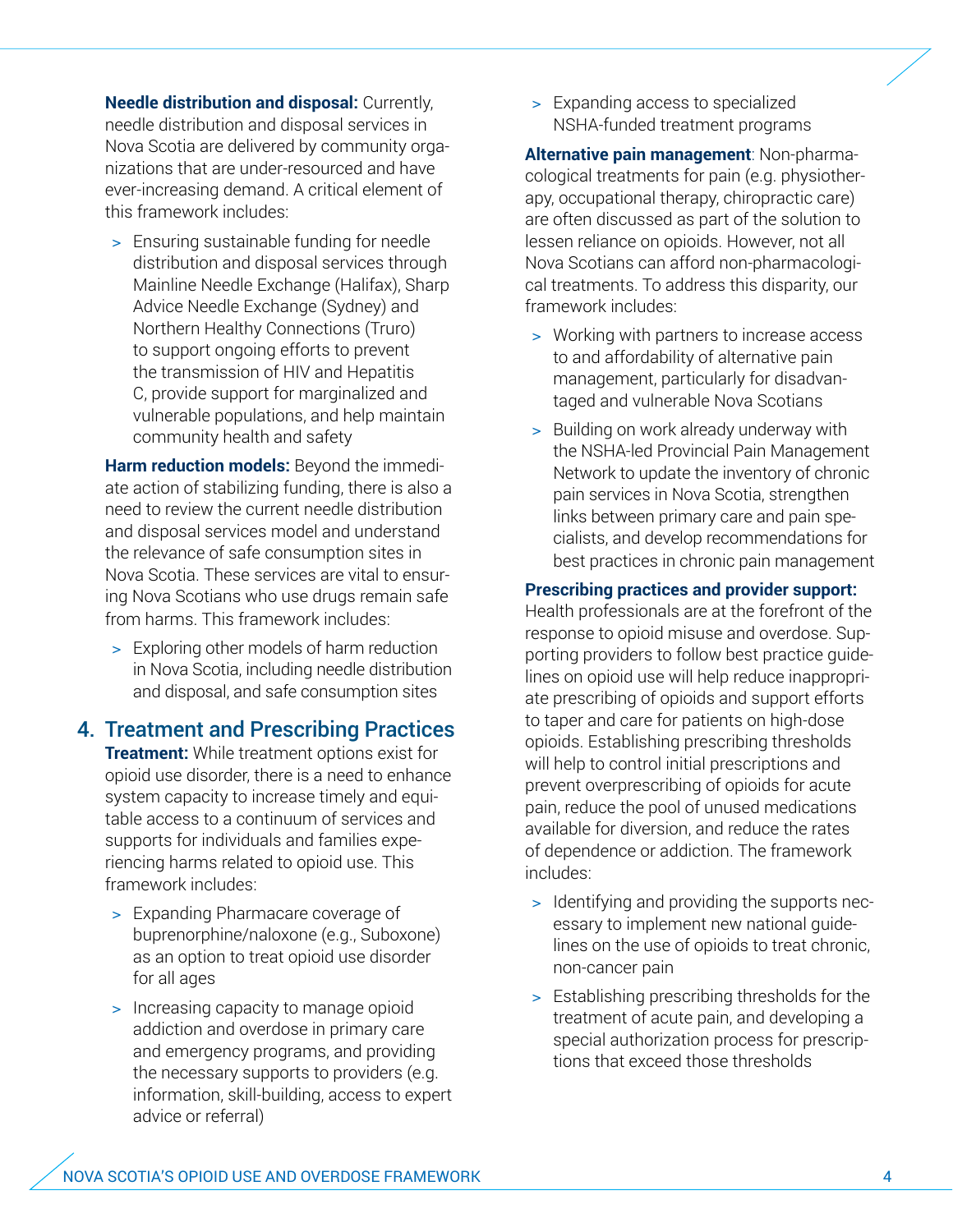> Working with stakeholders to build the necessary knowledge and practice supports in primary care to address the treatment of opioid use disorder and to implement new prescribing guidelines, including appropriate tapering for existing pain patients

### 5. Criminal Justice and Law Enforcement

**Wellness and drug treatment court programs:**

Sometimes referred to as specialty courts, these programs use therapeutic, restorative approaches to support marginalized people who are criminalized because of their addictions. Therapeutic court programs address the root causes of offending behavior, and encourage plans that link people to services with the goal of promoting recovery and reducing the likelihood to reoffend. These court programs offer alternative sentences for people charged with crimes related to their opioid use disorder, while carefully managing potential risks to the public. There are various programs already in place in Nova Scotia, including a Mental Health Court Program and Drug Treatment Court Program in Dartmouth and Kentville, Wellness Courts in Port Hawkesbury and Amherst, and a Wellness and Gladue Court in the First Nation community of Wagmatcook. Our action framework includes:

> Exploring opportunities to expand wellness programs in the justice system

**Drug seizure information sharing:** Our framework includes furthering our knowledge of illicit opioid availability in Nova Scotia by:

> Putting processes in place to allow information sharing on drugs seized by police to assist with provincial surveillance needs, including drug identification and "hot spots"

**Drug interdiction measures:** Reducing the availability of illegal opioids is an important part of our framework. Measures are already in place to prevent drugs such as fentanyl from entering correctional facilities, and this framework builds on this work by:

- > Ensuring ongoing maintenance and software upgrades to ION scanners, which are a non-invasive search tool for inmates, staff and visitors, as well as for incoming mail and parcels
- > Investigating options to equip facilities with body scanning devices, which are a best practice standard in drug interdiction efforts
- > Continuing to focus resources and investigative efforts on illicit opioids

**Occupational health and safety for first responders:** Opioids such as fentanyl create challenges for law enforcement due to the occupational health and safety concerns and specialized training requirements needed to handle these substances. As in other jurisdictions in Canada, police in Nova Scotia have focused enforcement efforts on illicit opioids, and now have access to specialized Clandestine Laboratory Enforcement and Response Team resources through the provincial police to deal with illegal drug labs and hazardous properties. Some police agencies also use specialized forensic officers trained in handling hazardous materials. To support these ongoing efforts, our framework includes:

- > Ensuring continued access to naloxone for law enforcement and first responders, including paramedics and community-based volunteer firefighters, to protect themselves and help overdose victims
- > Continuing to work with partners and stakeholders to mitigate risk related to opioids, and providing information and training – as well as take-home naloxone  $kits - to$  offenders who use opioids when they reintegrate into the community
- > Providing ongoing training and occupational health and safety education to investigators and first responders
- > Ensuring that policies and personal protective equipment are consistent with best practice standards across the country